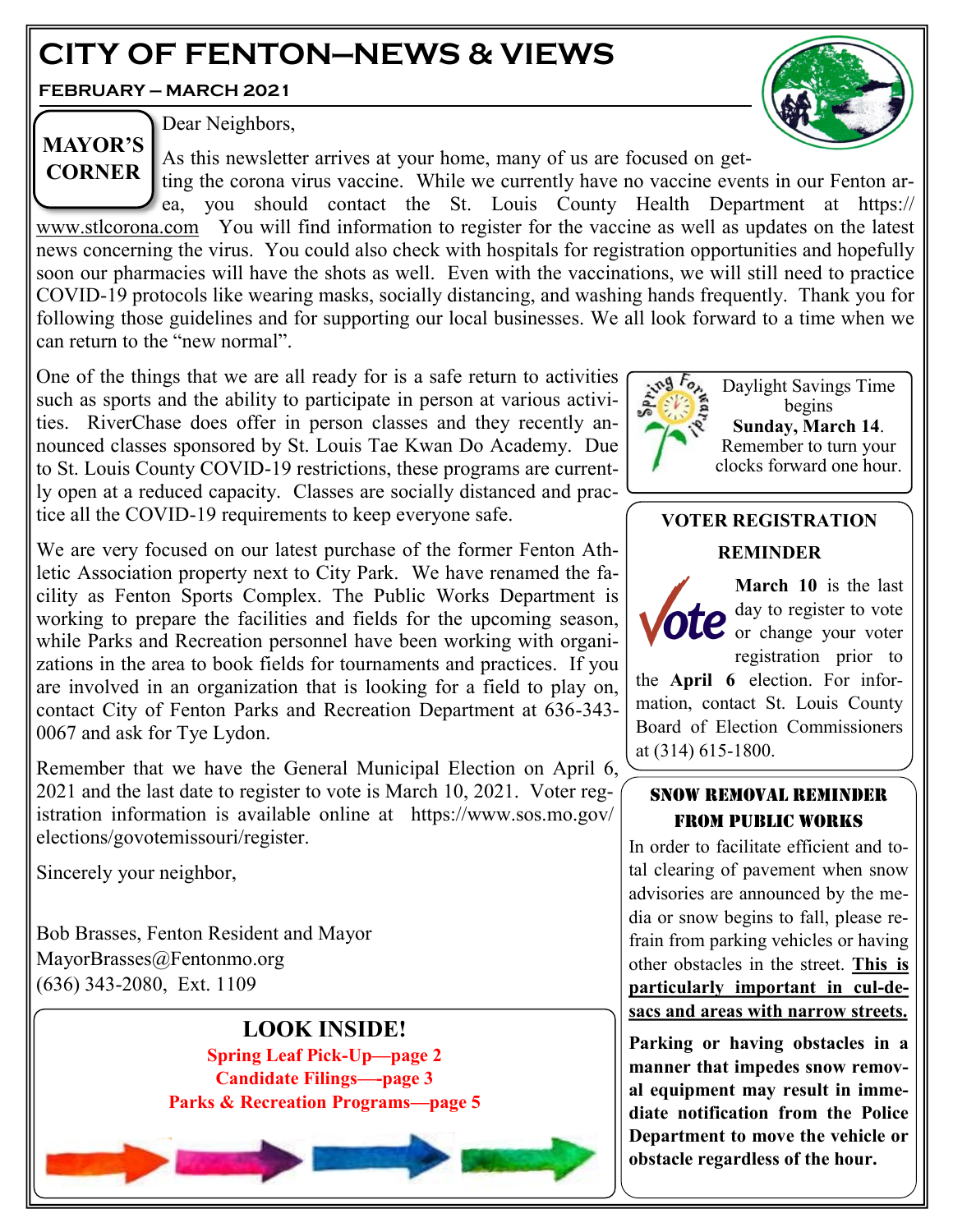#### **PLANNING & ZONING COMMISSION PUBLIC HEARING NOTICE**



On **Tuesday, March 2, 2021,** the Planning & Zoning Commission will hold a Public Hearing at 7:00 p.m. during their regularly scheduled meeting via Zoom to consider the following:

#### **OLD BUSINESS:**

✓ **CASE 2021-SUP-01:** A Petition by STL Automotive Group for a Special Use Permit to operate a Used Automotive Sales establishment and Automotive Service Store at 49 Gravois Road. The property is zoned "OT-1" Olde Towne District.

### **NEW BUSINESS:**

- ✓ **CASE 2021-TXT-03:** A Petition by Jackson Benefield to amend Section 455.060 of the Zoning Code to allow Medical Marijuana Testing Facility as a use allowed by Special Use Permit in the "BP-3" Business Park District and amending the Land Use Matrix under Section 476.010 to reflect the same.
- ✓ **CASE 2021-SUP-02:** A Petition by Jackson Benefield of Cloud TEN, LLC for a Special Use Permit to operate a Medical Marijuana Testing Facility at 1636 Headland Drive. The parcel is zoned "BP-3" Business Park District.

**Residential tree removal** is complete for this winter. New requests for the fall season removal will be taken by the Public Works Office by email at **publicworks@fentonmo.org** or by phone at **636-349-8155.**

**Potholes Happen!** If you see a pothole on the City streets, please report it to the Public Works Office by email at **publicworks@fentonmo.org** or by phone at **636-349-8155.**



## **SPRING LEAF PICK-UP**

**Spring Leaf Pick-Up will begin the week of April 12 and will run through the week of April 26.** Please remember that pick-ups start

in a different part of the City each Monday. Please have your leaves out on Monday by 7:00 a.m. Leaf pick-ups will occur weekly until all areas have been serviced once. **PLEASE DO NOT RAKE LEAVES INTO THE STREET.** Please rake to back of curbs as leaves in the gutter can wash into and clog the storm water system. Leaf piles containing debris or other items will be left and picked up the following week only after the unacceptable materials (ex. animal feces, bottles, etc.) are removed. **For more information, call Public Works at (636) 349-8155.**

## **TRASH TALK**

The City would like to provide you with information on the proper means of disposal for the following items:

- **Paint, used motor oil, anti-freeze and chemicals** cannot be disposed of in your regular trash collection. Oil and anti-freeze can be recycled at some auto parts stores. For more online information, visit www.earth911.com.
- **Lead acid batteries** are banned from landfills. Do not dispose of any lead acid batteries in your trash. Most auto parts stores will accept old batteries.
- **Tires** are banned from landfills. Do not store tires outside since they are a breeding ground for mosquitoes. When purchasing new tires, the dealer should accept the old tires for a small fee. If you have old tires now, you can contact Tire Shredders Unlimited at 636-677-8471 to have them recycled for a small fee.
- **Major appliances and large metal objects** should be recycled as these items cannot be set out as bulk items for your weekly trash collection. The nearest recycling center is World Scrap Metal. 8 Call 636-343-8787 for more information.



## **NEW BUSINESS CORNER**

The following businesses have received an Occupancy Permit and are calling Fenton "home."

#### **Simon Hegel Healthcare Solutions**

1732 Westpark Center Drive *Warehouse & Office Location for Healthcare Solutions Company*



#### **Cryostop**

1735 Rudder Industrial Park Drive *Warehouse for Industrial Mechanical Line Stop*

#### **Cardinal Flooring & Cabinets**

639 Gravois Bluffs Blvd, Suite G *Office/Warehouse for Tile & Cabinet Company*

**Grey Fox Games, LLC**, a dba of Mikenah Holdings, Inc. 1760 Chase Drive *Office & Warehouse for Board Game Publisher* 

**Curology**, Inc. 2078 Fenton Logistics Park *Office & Warehouse for Skincare Company*

**Dr. Vanilla, LLC**

31 Cassens Court *Manufacturers of Vanilla Products. Sharing Space w/ Current Tenant (Meridian Flavors, Inc.)*

**1-800-Radiators & A/C**, a dba of Abouchleih Enterprises 1746 Chase Drive *Office & Warehouse for Wholesale Automotive Cooling Parts Sales* 

**Fenton Plaza Family Laundry**, a dba of The Tate Group 32 Fenton Plaza *Laundromat Under New Ownership and Business Name*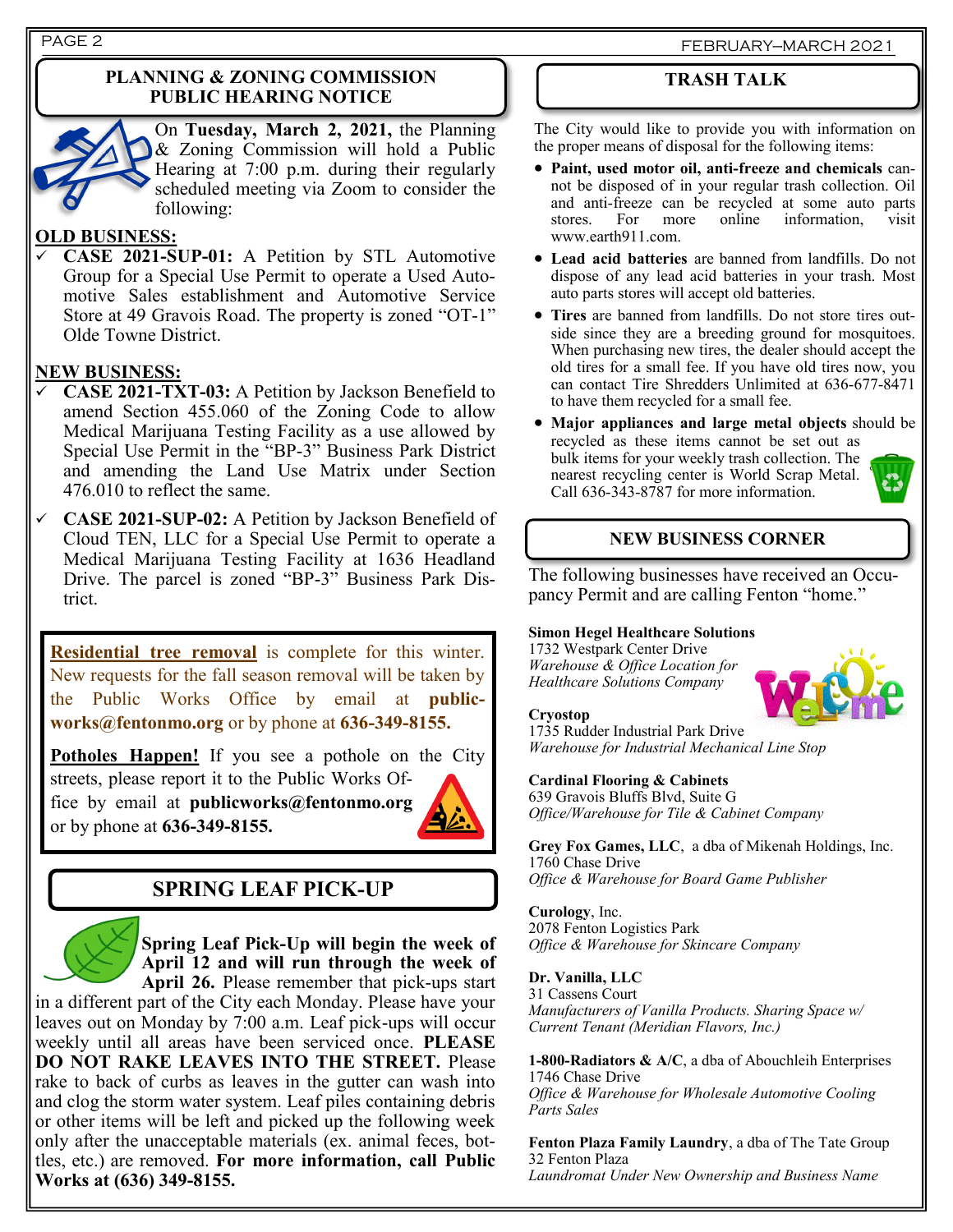## ELECTION NOTICE



The City of Fenton will hold its annual General Municipal Election on **Tuesday, April 6, 2021.** Voters will elect one Alderman in Ward 1 for a one-year term, and the Mayor

and four Aldermen, one each from the City's four wards, for two-year terms. The polling places will open at 6:00 a.m. and close at 7:00 p.m. The St. Louis County Board of Election Commissioners will notify all registered voters by mail of their respective polling place.

Candidate filing opened on Tuesday, December 15, 2020 at 8:00 a.m. and closed on Tuesday, January 19, 2021 at 5:00 p.m. Forms for filing were provided by the City of Fenton, Office of the City Clerk, 625 New Smizer Mill Road.

The following is a list of candidates, as of January 19, 2021, as of 5 p.m. that will appear on the ballot in the order they were filed:

## **MAYOR ALDERMAN—WARD 1**

**ONE YEAR** Ralph Cruts

Bob Brasses 911 Woodway Circle

## **ALDERMAN—WARD 1 ALDERMAN—WARD 2**

Kevin E. Yarbrough 610 Winter View Circle

4 Forest Oak Court

Brian Wisbrock 415 Courtney Estates Drive

## **ALDERMAN—WARD 3 ALDERMAN—WARD 4**

Chris Clauss 886 San Sebastian

Peter Dubois 1223 Woodridge Trails Dr.

Thomas L. Byron 1620 San Simeon Way Susan Jokerst 1412 Uthoff Farm Trail

**For more information, please contact Jane Hungler, City Clerk, at (636) 343-2080.**

### **ST. LOUIS COUNTY POLICE FENTON PRECINCT**

#### **Open Garage Doors**

We want to remind everyone to close their garage doors at night. This will help reduce the potential for crime in your neighborhood. When officers patrolling your neighborhood

discover an open garage door, we will contact you by letter and ask that you take the time to safeguard your family and property by keeping your garage door closed. If you have any questions regarding this, please feel free to contact the City of Fenton Precinct.

#### **Stay Up to Date with Fenton Crime Trends**

If you would like to stay up to date on Fenton Crime, visit and "like" St. Louis County Police -- Fenton Precinct, Facebook page. Here the City of Fenton's Weekly Crime Summary is posted keeping residents aware of crime occurring in the area. Also, become part of the Neighborhood Watch Program for the Fenton area by sending in your request via email to Officer Aaron Dilks at adilk[s@stlouisco.com](mailto:Jweston@stlouisco.com) . You will receive weekly Fenton crime summaries, crime tips, and immediate pertinent crime information. You will also be notified of any upcoming police related events, fundraisers, and community gatherings. We hope to hear from you!

#### **Neighborhood Policing Officer** P.O. Aaron Dilks 3219 / 636-349-8120

## **FENTON HISTORICAL SOCIETY**

The monthly meeting of the Fenton Historical Society will be held on **Thursday, March 4 at 7:00 p.m.** The Fenton Historical Society is located at #1 Church Street in Olde Towne Fenton.

The Fenton Historical Society & Museum luncheon has been cancelled for the spring and has been rescheduled for the fall on **October 16.** Please mark your calendars.

We are still selling masks at \$3 each at the museum and at the Fenton Feed Mill. Also, we still have 2021 calendars at \$5 each. You may buy quilt chances at the museum at \$1 each or 6 for \$5.

Our museum is open on Wednesday & Saturday from 10:30 a.m. to 2 p.m.



For more information, call (636) 326-0808 or visit our website: **www.fentonhistory.com.**

## **SALES TAX REDISTRIBUTIONS TO ST. LOUIS COUNTY FOR JANUARY 2021**

| "A" Sales Tax Summary |                      | "B" (Pool) Sales Tax Summary |                      | <b>Combined Sales Tax Summary</b> |                      |
|-----------------------|----------------------|------------------------------|----------------------|-----------------------------------|----------------------|
| Generated             | <b>Redistributed</b> | Generated                    | <b>Redistributed</b> | <b>Generated</b>                  | <b>Redistributed</b> |
| \$447,117             | $$8,156(1.8\%)$      | \$186,071                    | $$182,512(98.1\%)$   | \$633,188                         | $$190,669(30.1\%)$   |

Total amount for 2020 redistributed to St. Louis County is \$ 3,621,096 (48.3%).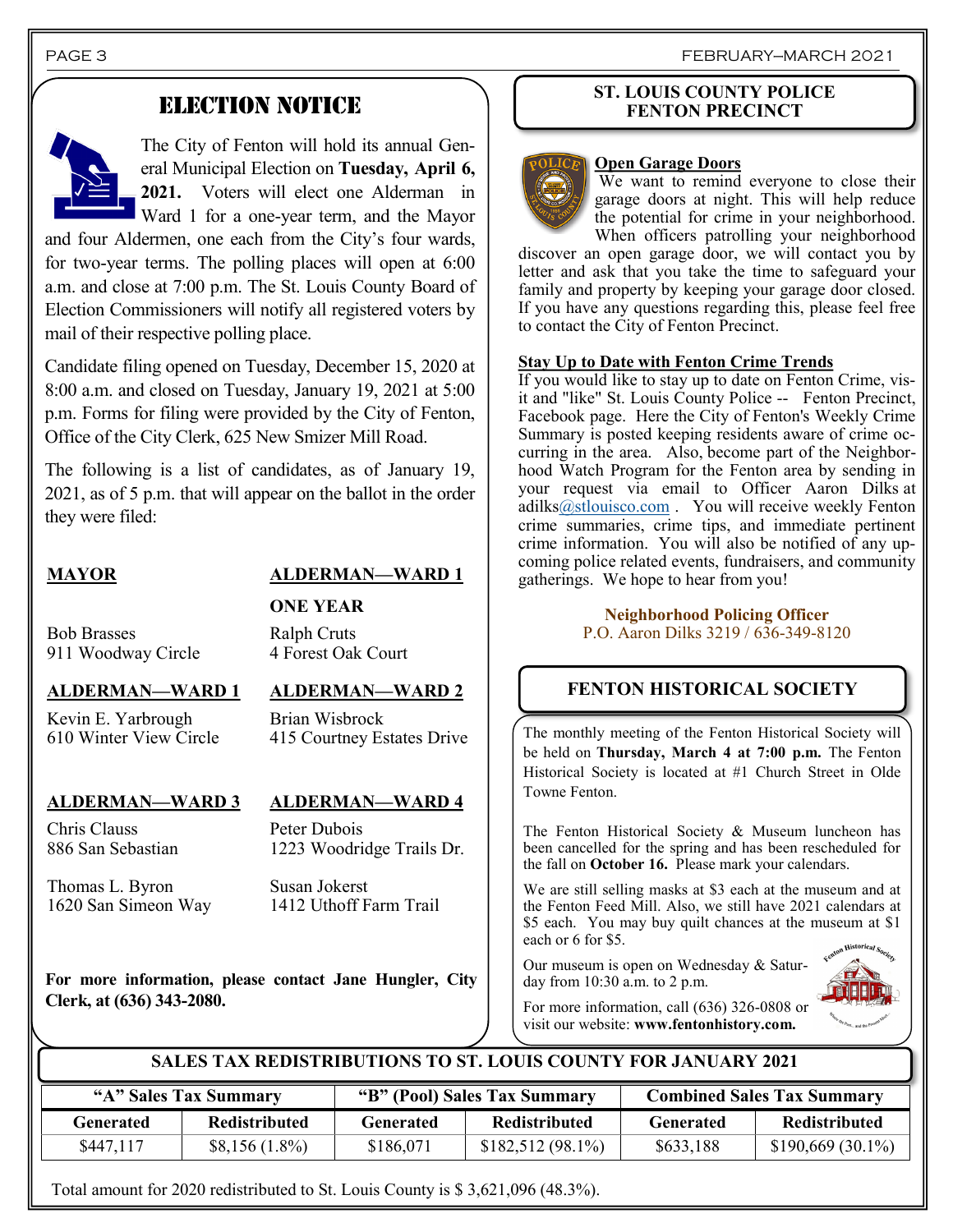#### **DECISIONS FROM THE JANUARY 2021 BOARD OF ALDERMEN MEETINGS**

## *DECISIONS*

 $\checkmark$  Approved to extend RiverChase hours starting in February on Tuesdays and Thursdays until 7:30 p.m. for the martial arts classes only.



- $\checkmark$  Approved amendments to budget for costs associated with former Fenton Athletic Association property.
- $\checkmark$  Approved amendments to the Zoning Code related to the General Code Codification Analysis to include the same in the submittal to General Code of codifications.
- $\checkmark$  Approved, with conditions, a petition by G7FLP, LLC and Fenton Land Investors for a Sign Plan for proposed signage at 655 Assembly Parkway.
- $\checkmark$  Approved appointing Ron Harrell to the Planning and Zoning Commission, Ward 2, term ending August 2024.
- $\checkmark$  Approved appointing Mary Heinmann to the Park and Recreation Committee, Ward 2, term ending January 2023.
- Approved appointing Cyndy Paul to the Park and Recreation Committee, Ward 3, term ending January 2023.
- $\checkmark$  Approved re-appointing Glen Mehrhoff to the Park and Recreation Committee, Ward 3, term ending January 2023.
- $\checkmark$  Approved specifications for purchase of 96" Exmark Lazer Z mower for the former Fenton Athletic Association property.
- $\checkmark$  Approved renewal increase under SunGard Pentamation agreement.
- $\checkmark$  Approved purchase of fire-resistant file cabinets for record retention.

## *ORDINANCE*

✓ **#4091** Ord. amending the Zoning Code to adopt reapplication rules for various zoning applications.

## **SOMETHING IN NEED OF REPAIR?**

If you notice a street in need of repair or any other item that the Public Works Department should be aware of, please notify us by email at **publicworks@fentonmo.org**

or call us at **636-349-8155**. We will work to address the concern as soon as possible. Thank you for your help in keeping up the City!



## **EMPLOYMENT OPPORTUNITIES**

The City of Fenton is seeking qualified individuals for the positions of:

## **Public Works**

- **Maintenance Worker I**
- **Building and Grounds Worker**
- **Administrative Assistant**

#### **RiverChase**

- **Recreation Associate 1—Front Desk**
- **Recreation Supervisor — Youth and Adult Sports/Rentals**
- **Park and Recreation Supervisor — Camps/ Front Desk/Special Events**
- **Concession Stand Worker**
- **Manager on Duty**
- **Field Manager**
- **Softball Umpires**

Employment applications, job description, and a summary of employee benefits can be found on the City's website at fentonmo.org, or by calling City Clerk Jane Hungler at 636-343-2080.

## **VOLUNTEER OPPORTUNITIES**

The City of Fenton is seeking volunteers for the following appointments:

- **The Board of Adjustment, Ward 1, term ending May 2025.**
- **The Park and Recreation Committee, Ward 1, term ending January 2023.**
- **The Park and Recreation Committee, Ward 2, term ending January 2022.**



## **FREE YARD WASTE/TRASH OVER-FLOW STICKERS**



Your complimentary Yard Waste/Trash Overflow Stickers for 2021 are now available. **You can call City Hall Monday through Friday from** 

**8:00 a.m. to 4:30 p.m. to have them mailed out to you.** Please remember that the complimentary stickers are **only** available from City Hall, but additional stickers can be purchased for \$1.00 each at RiverChase or by mailing a check made out to "City of Fenton" to City Hall, 625 New Smizer Mill Road. If you have questions, please contact City Hall at 636-343- 2080.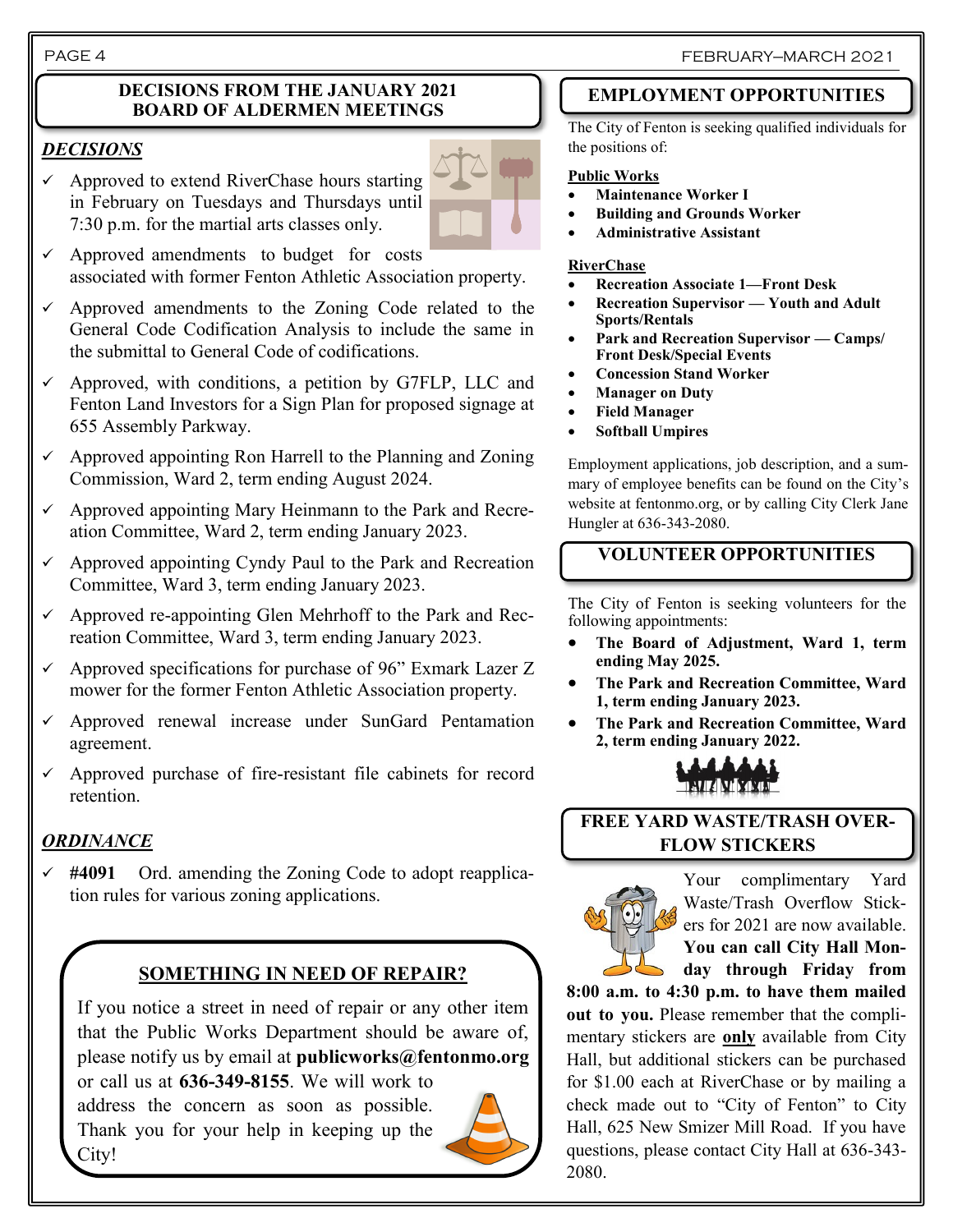## **PARKS & RECREATION**

**RiverChase has reopened to members only at a 25% maximum occupancy. If you have any questions, please call RiverChase at 636-343-0067.**

#### **To enter the facility members must:**

- Always wear a mask **including when exercising**
- Answer a series of questions about COVID-19
- Have their temperature taken

#### **Hours of Operation:**

Monday – Thursday: 7:00 a.m. – 7:00 p.m. Friday: 7:00 a.m. – 5 p.m. Saturday: 8:00 a.m. – 7:00 p.m. Sunday: 10:00 a.m. – 2:00 p.m.

#### **SILVER SNEAKERS**

Open Monday through Friday, 10:30-11:30 a.m.. **FREE to Silver Sneakers/Renew Active/Silver & Fit; \$4 per class for all others.**



#### **TAE KWON DO**

All levels! New classes begin March 1. Tuesday & Thursday, 6-7:00 p.m. \$40 per month. See www.stltkd.com for specific class information. To enroll in class, contact RiverChase front desk at 636-343-0067 or use the "Online Registration" tab at www.fentonmo.org.

#### **FITNESS INFUSION**

#### March 1 — April 25

Includes 8 weeks of the following: Personalized fitness coaching, weekly goal setting with a nationally certified personal trainer (in-person or virtual), 2 strength training workouts per week (sent electronically), group challenges. Cost: \$100. Sign up by using the "Online Registration" tab at www.fentonmo.org or call 636-343-0067. Once registered, you will receive a welcome phone call to schedule your initial appointment.

#### **PERSONAL TRAINING**

First time client special 3 sessions for \$69. *Personal training with a friend!* Small Group Training Special 3 sessions for \$41 per person. Personal Training can be done in-person or virtually.

#### **GROUP EXERCISE CLASSES!**

Single Class Fee: \$8 or 20 Punch Card Fee: \$100 Residents/Members/\$120 non -members. Space is limited. Please pre-register at [www.fentonmo.org](http://www.fentonmo.org) or call 636-343-0067.

#### **CIRCUIT TRAINING**

Combo strength & endurance. Tuesday/Thursday, 9-9:45 a.m.

Wednesdays, 5:45-6:45p.m.

#### **PILATES**

**BUTI YOGA**

Strengthen core and flexibility Mondays, 9:15-10:15 a.m. or 5:30-6:30 p.m.

High intensity yoga with a tribal dance feel





#### **FENTON COMMUNITY & FARMERS' MARKET Fenton Community & Farmers' Market is now accepting**

**vendor applications and seeking new vendors for the 2021 season. Applications can be found at fentonmo.org. The market will be held on Saturdays from May 15th-September 25th.**



## **PARKS & RECREATION continued**

#### **T-BALL League (ages 3-5)**

Fee: \$65 - Resident/Members; \$75 - Non-Members

#### **COACH PITCH League (ages 6-8)**

Fee: \$70 - Resident/Members; \$80 - Non-Members

**Both Leagues:** Six-game schedule held at Fenton City Park on Saturday mornings/afternoons. Practices will be held once a week, Monday — Friday, between 5 and 6:30 p.m. The day and time are dependent upon the coach. All league information will be emailed via Head Coach in late April.

## **Deadline to register: April 11**

#### **Start Date: May 8**

\*Parent coaches are needed. They will receive a FREE registration credit at the end of the season.\*

#### **ADULT SOFTBALL**

- Men's leagues are offered Monday, Tuesday, Wednesday, Thursday, Friday and Sunday. Coed leagues are offered on Tuesday.
- All leagues are double headers with playoffs. League games will begin April 4th.
- Registration is now open for returning men's teams, and all coed teams. (New teams can register beginning February 15th.) Registration fee is \$585 for men's and \$520 for coed teams.

## **ARE YOU A CONSIDERATE PET OWNER?**

Just a friendly reminder to all our pet owners to have your pets on a leash and to pick up after them while in parks and other public places. It's the law.



Plastic bag dispensers have been installed in Fenton City Park and Westside Park. Please utilize these bags—they are there for your convenience. If you have extra plastic bags at home, feel free to bring them to the park to restock the dispensers.

Be a considerate and thoughtful neighbor and help keep our City and parks clean.